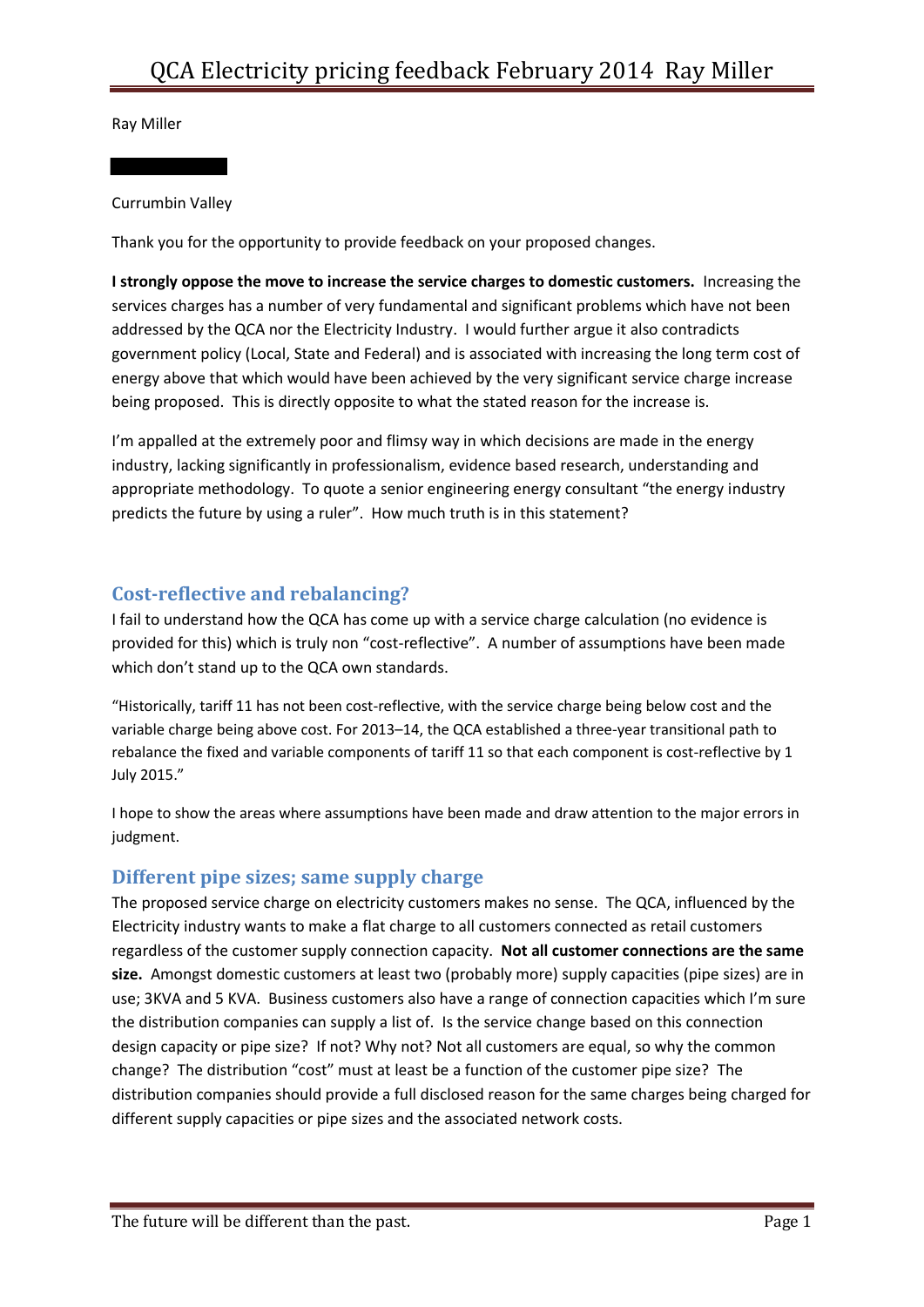#### **Peak power**

The raising of the service changers seems to be an opportunity for major cost shifting from the high household and business network users to that of the majority of low users.

It has been reported for over a decade now by the energy industry that adding any significant appliance (i.e. air conditioners used on hot days) which the population uses simultaneously and for only small percentages of the year or day causes a network investment of \$1,000's of dollars per appliance (the exact cost seems to vary each year but started at \$13,000 and may be a little lower now but still a very significant amount). I'm sure the distribution companies can supply the latest data on the true costs.

It would now seem that the very large capital investment (massive could be a more appropriate word) by the poles and wires companies (in part to supply a large amount of Peak energy on the network) is in the process of being recovered.

It would seem that again all electricity customers are treated equal, despite a significant number of customers not contributing to the need for the massive distribution network upgrade. So **the customers who have caused the high infrastructure investment are not paying for it**. Our current cost recovery method is **not "user pays".** Or put another way high energy uses are a protected species being cross subsided very significantly by the low uses. With the service changes being a very significant percentage of the lower energy users cost effectively increasing the effective per unit of energy costs while decreasing the high user's costs. **Why is the effective lower per unit of energy cost (total energy cost/number of kWh's used) of the high users being subsided by the low users?**

# **It's all about the load..Enter the Black Swan**

As the electrical generation, transmission, distribution and **load** is the energy system, (i.e. the load energy consumption = exactly the instantaneously energy generation – losses) the significant point is the generation responds to and is dependent on what the load is every second, not the reverse. History is the witness to a number of load characteristics, which have and are continuing to occur, directed by the energy industry, government policy, technologies, population growth, changing climate and energy tariffs. All of a sudden, out of the blue the industry is in trouble....

## **Government programs encourage efficiency**

A number of government (federal, state and local) programs have been initiated over the last two decades which have specifically targeted energy use and behaviour of the "consumer". It has been seen as in the interest of the community to "cut the waste" and efficiently use resources, saving money, reduce environmental pollution, conserve vital water supplies during drought (which conserved energy through lower energy in pumping and treating), fuel switching (electricity to gas and solar thermal hot water).

Some of the implemented programs:

- MEPS, with various expansions of appliances and increased rating changes
- Energy efficiency light bulb introduction, excluding the ordinary incandescent bulb
- Rebates on washing machine changeover to higher efficiency units
- Rebates for water tanks to save on water
- Queensland government home energy services program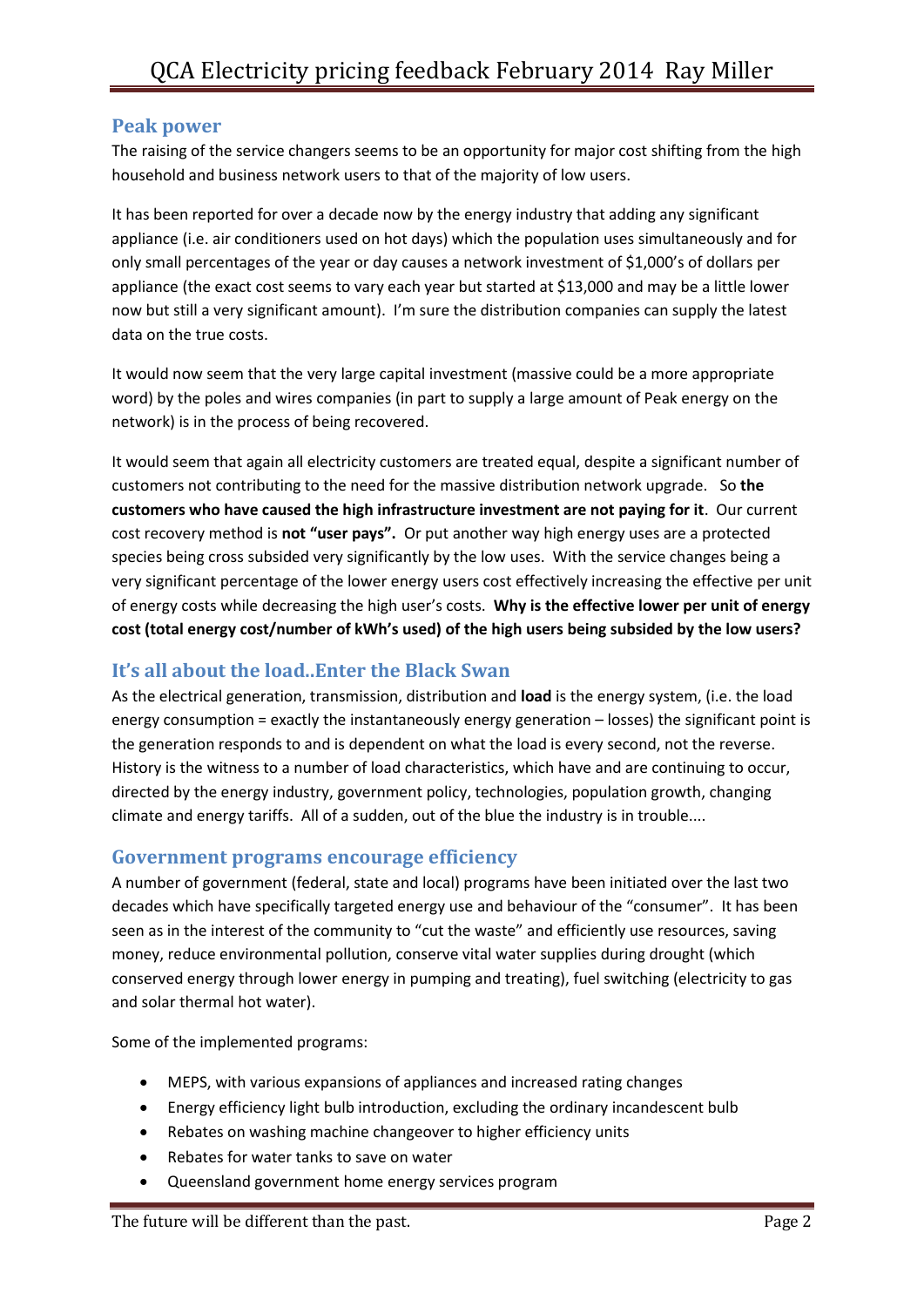- Federal Government home energy audits
- Queensland government solar hot water bulk installation scheme
- Federal government renewable energy target with rebates for Solar and low energy hot water systems
- Improvements in the thermal comfort of new homes, reducing the need for electric heating and cooling
- Federal government home insulation scheme, making homes more thermally comfortable
- Sponsorship of energy efficiency education programs by Federal, State, Local and business
- Queensland Government Eco Business programs
- Solar PV rebates and Feed in tariffs. First implemented 1/4/2000(14 years ago!)
- Develop a strategy to encourage energy conservation and demand management in Queensland. (IDC 2012 accepted by QG 2013)

The result of the above programs has been;

- To reduce household energy costs
- to reduce electricity energy demand
- Change the electricity load profile
- increase the number of energy efficient energy customers
- reduce customers energy costs
- expansion of energy efficiency business, services and products
- a Black Swan event for the energy industry

#### **The big question;**

Why is the QCA going against the clear stated aims of our governments (Local, State, and Federal) who have implemented many **long term programs** to reduce energy usage and overall costs by increasing the costs for low energy users who have taken up the various government programs?

The proposed ongoing change in the Service change rewarding the higher users with a reduced unit cost of energy compared to the low user is very clearly against common sense, and the aims of many long standing and successful government programs and policies!

## **Quality data; it is nonexistent**?

It would appear that energy industry has been caught by a "Black Swan" event, well no, what has happened has been coming for decades and if the energy industry had been using all the metrics and policies which have an influence on the "load" and researching accurately what all the government programs would have and are having on "their" load the industry would be in a better position now. Accurate data on the load is absent, the best data that is present is substation feeder data, after the event, and using guess work to try to understand what is happening. This is despite the installation on the Energex and Ergon of electronic meters capable of recording half hour data for over 5 years. The equipment is installed and not activated so the quality data is not collected and analysed. The decision making process appear not to be robust and informed, very limited to no University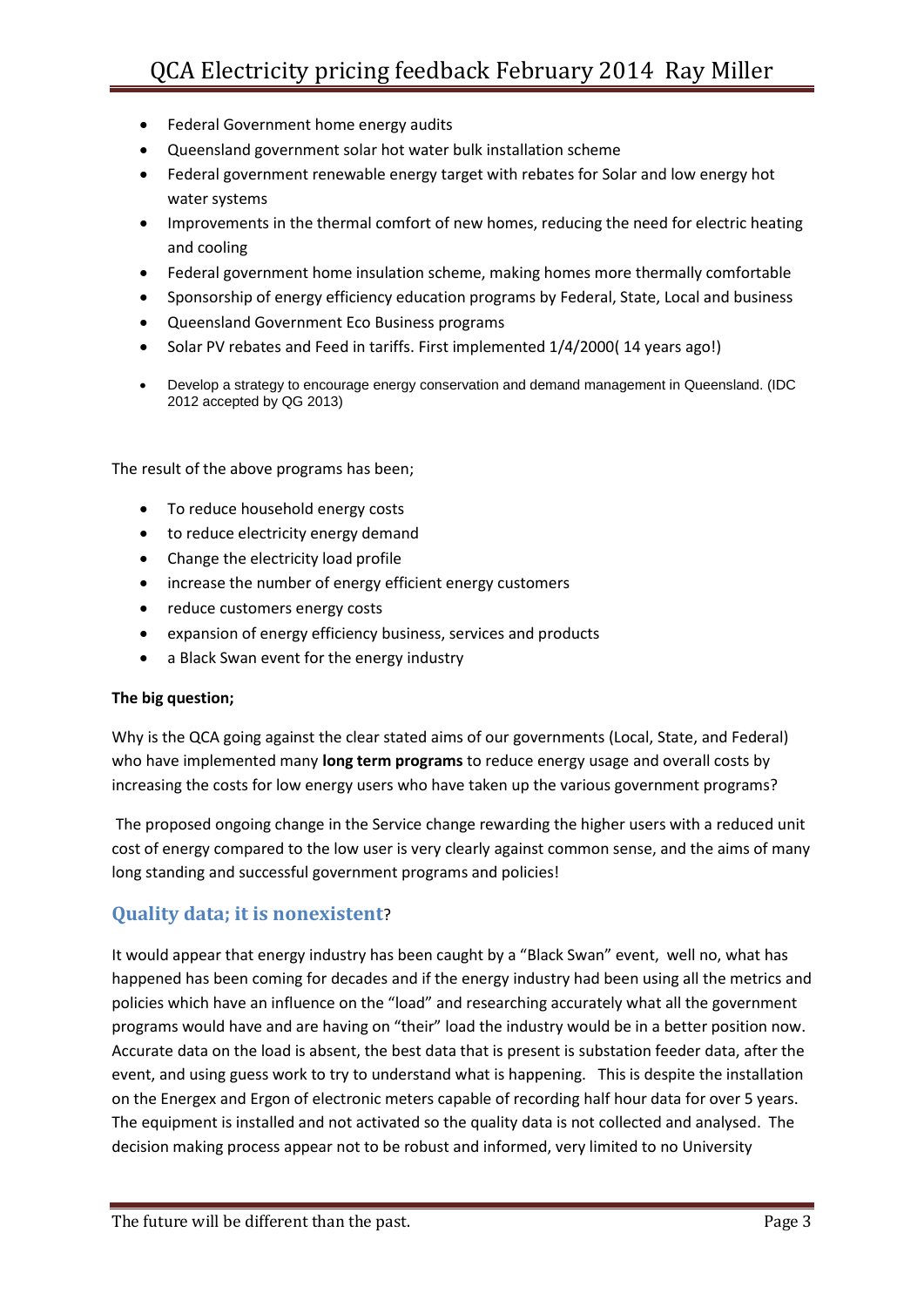research projects have been conducted to inform and join the dots as to what effect the myriad of government programs and consumer technology has and will achieve on the network.

To make matters worse, the energy industry frequently presents "data" which is technically misrepresented and would fail any scientific standard. They seem to spend more time on the next tie of data collecting which is the flow of money without understanding what is happing in the service part of the business.

# **The business model?**

It would seem to me the current proposed increase in the service charge added to that of last year's increase and the equal distribution of the changes to all connected customers, is treating the customers more like share holders, but without any say in the company or any dividend being paid. If this current attitude by the QCA prevails I strongly suggest that all customers be made **equal shareholders** in the distribution business and any company profit be returned to the shareholders in equal measure, instead of the profits going to the owners of the companies.

Put another way; The distribution company owner has made a business discussion, taken out a very large loan, installed new plant and now expects all the business's customers to equally pay back **their** loan plus a mark-up.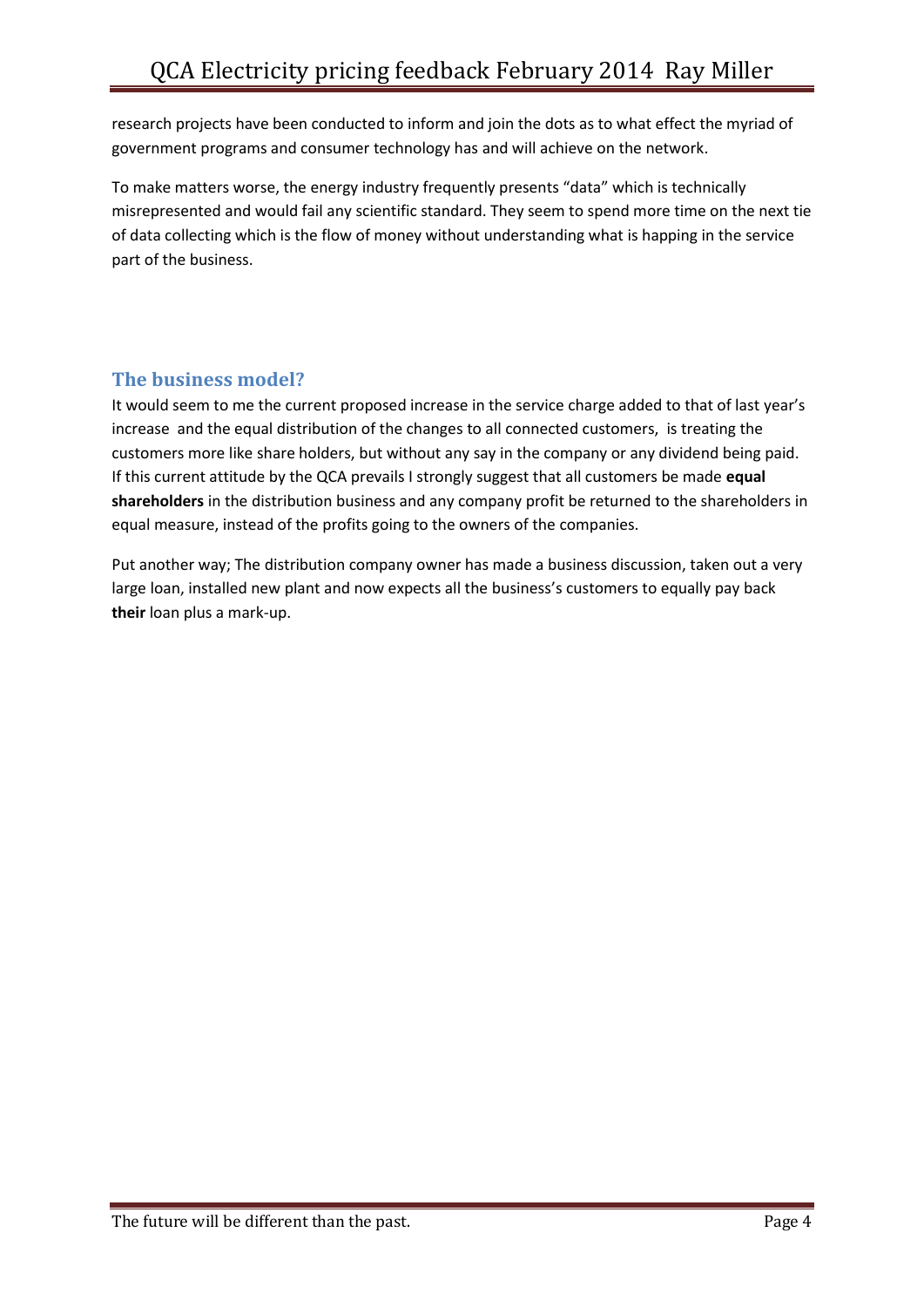## **Customer investment**

By way of example this customer has "invested" over a period in excess of two decades in an energy efficiency strategy, encouraged by government programs, which provides the same "services" which any modern domestic dwelling has but using a much reduced energy consumption and running cost.





Graph for 1.06MWh per year customer. Increases of 13.5%, 8%,43%, 20.6% then 19%

So it would seem now I'm in for a 20% (then another 19% on top the year after) increase on last year's costs, (my partner works from home 3 days a week), we do not live in a "**Mostly vacant holiday home**". How can you explain a 250% increase from 2010 to 2015 for an energy efficient dwelling?

#### <http://www.qca.org.au/files/ER-QCA-Paper-DraftDetermination-RREP-1415-1213.pdf>

Your consultant or public servant team writing this report to make a judgement ("Mostly vacant holiday home") which is grossly misleading and personally insulting. This exposes the major problem with the QCA and the energy industry. It also under pins the many faulty and unsubstantiated assumptions which have been made in coming up with the recommendations.

From your Figure 10 Bill impacts, I really feel for the poor people using 10 times and over my energy consumption and why am I paying for their excessive domestic wastage? Any domestic T11 tariff using over 30kWh per day has a serious problems with wastage, paying in excess of \$11,000 per year they are certainly using more than their fare share of the network infrastructure! The value they are getting for their service charge is great. "Financially vulnerable" How can they be if they are living a life style using \$11k worth of energy per year?

"While this approach to transitioning benefits customers with low levels of consumption, we are mindful that customers with relatively high levels of consumption will also include **financially vulnerable**